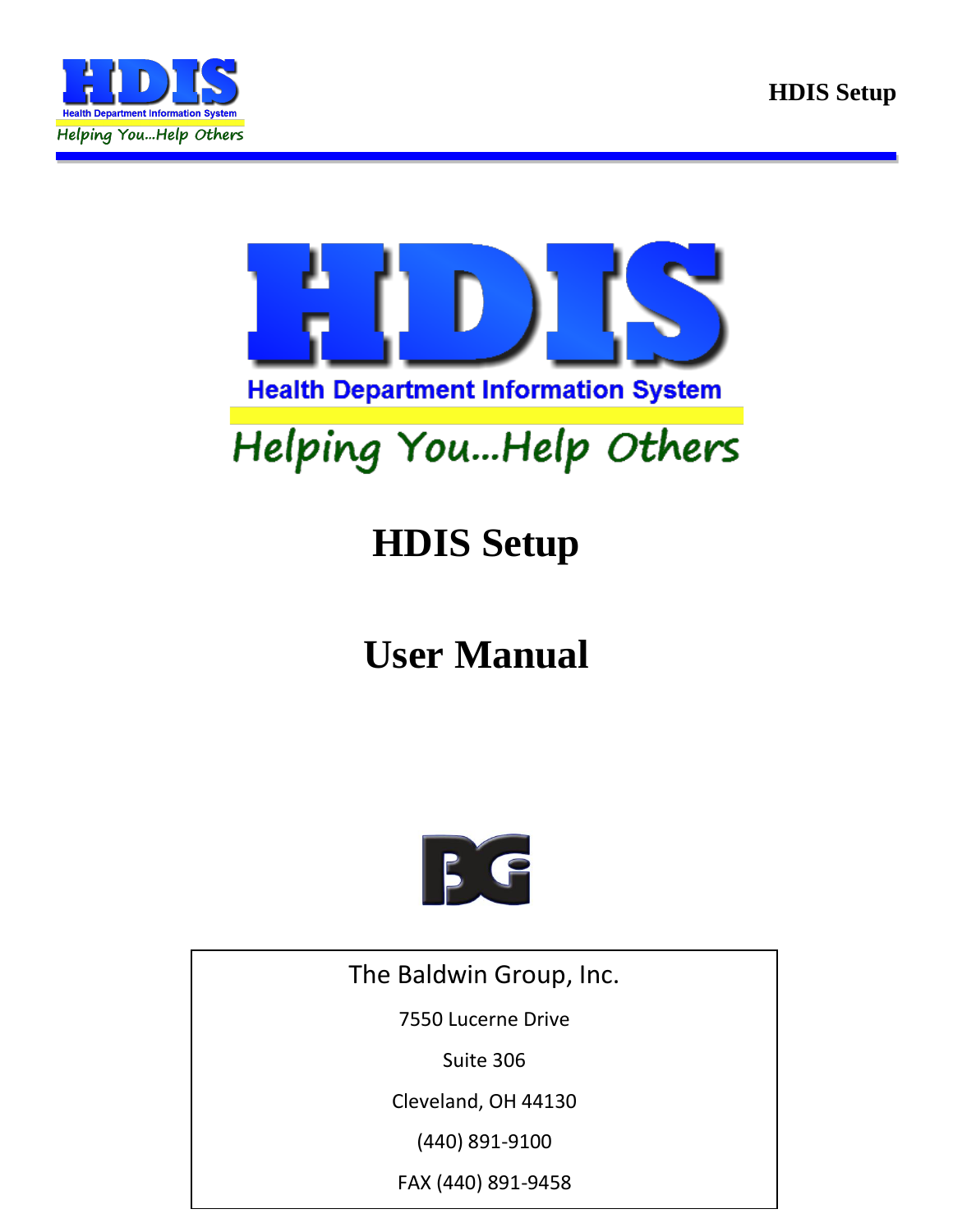#### **HDIS Setup**



Copyright © 1996 - 2022

The Baldwin Group, Inc.

ALL RIGHTS RESERVED

HDIS are trademarks of The Baldwin Group, Inc.

No part of this publication may be stored in a retrieval system, transmitted, or reproduced in any way, including but not limited to photocopy, photograph, magnetic, or other record, without the prior agreement and written permission of The Baldwin Group, Inc.

Windows® and MS-DOS® are registered trademarks of Microsoft Corporation.

Other trademarks are owned by their respective companies.

**THE FURNISH** POST OF THE FURNISHING, PERFORMANCE, OR USE OF THE PURISHING, OR USE OF THE PURISHING OF THE PURISHING OF THE PURISHING OF THE PURISHING OF THE PURISHING OF THE PURISHING OF THE PURISHING OF THE PURISHING OF THE MATERIAL SERVICE.

All data examples containing personal names, company names (or companies), vehicle information, or locations that appear in this guide are fictitious in nature and do not refer to, or portray, in name or substance, any actual names, organizations, entities, or institutions. Any resemblance to any real person (living or dead), organization, entity, or institution is purely coincidental.

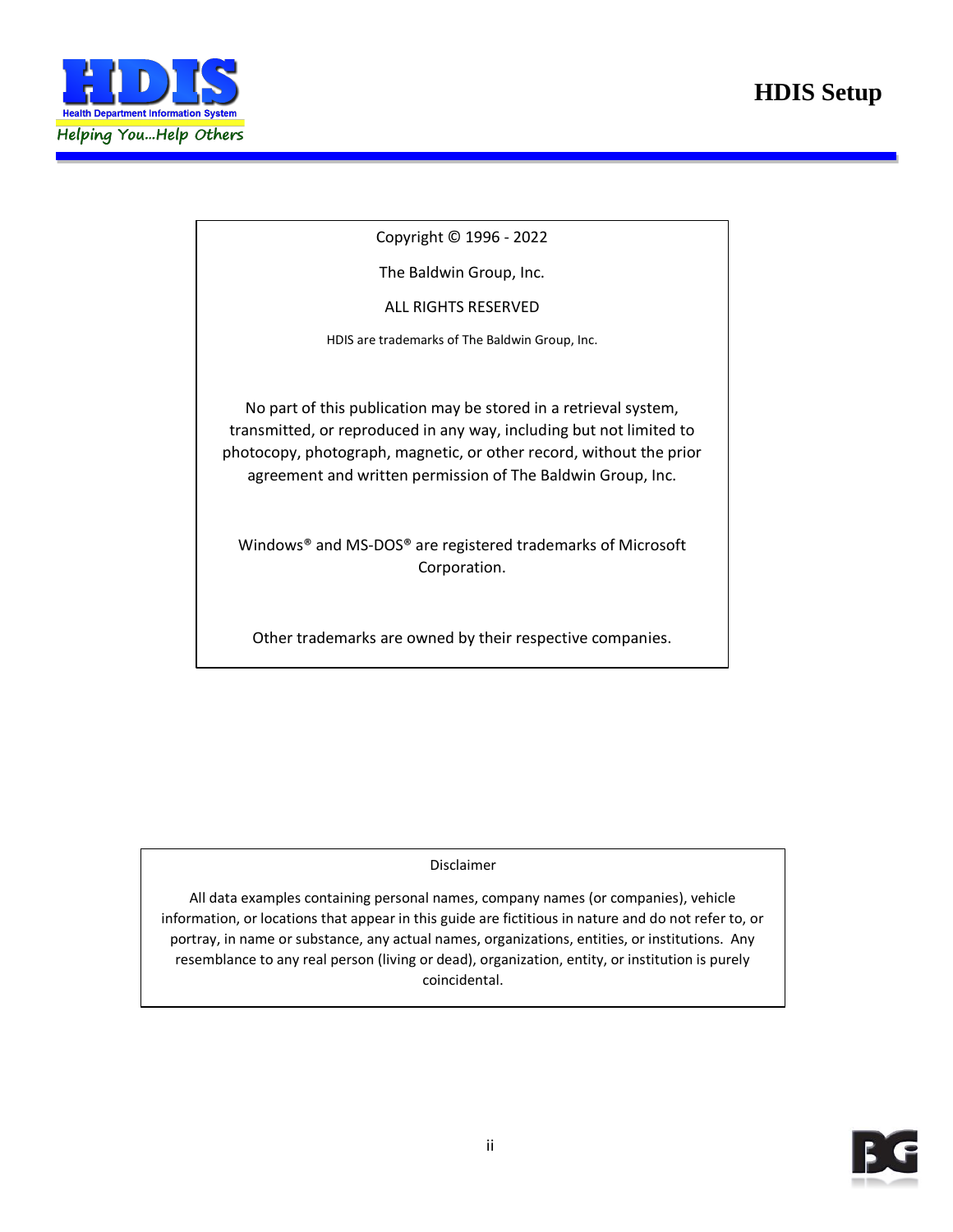

### **Contents**

| $\sim$ |  |
|--------|--|